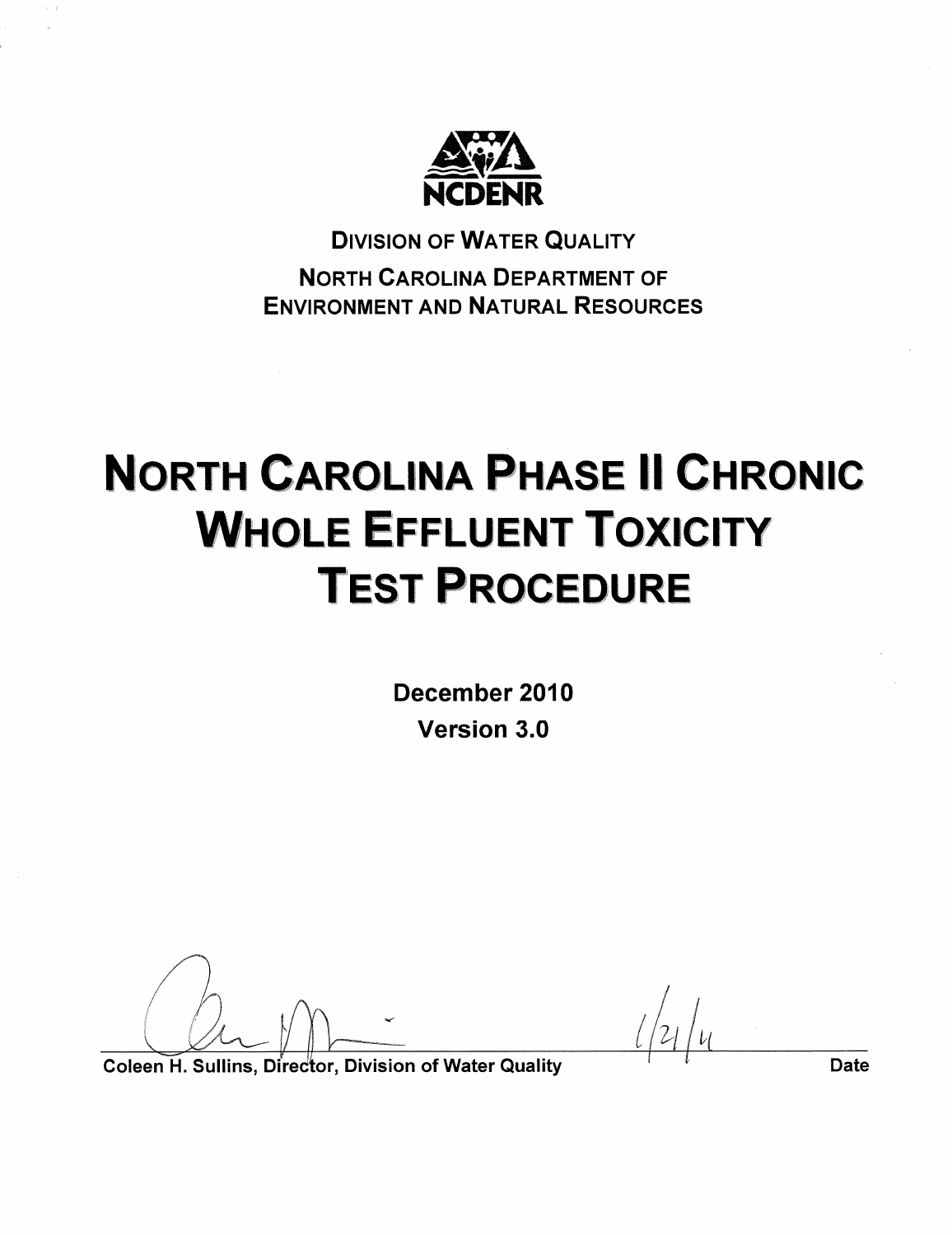## **North Carolina Phase II Chronic Whole Effluent Toxicity Test Procedure (***Ceriodaphnia* **multi-concentration or full-range toxicity test)**

This procedure has been established as a modification of Method 1002.0 described in the U.S. Environmental Protection Agency document entitled "Short Term Methods for Estimating the Chronic Toxicity of Effluents and Receiving Waters to Freshwater Organisms," Fourth Edition (EPA-821-R-02- 013). Appendix 2 outlines a further modification of the methodology described here which utilizes a single effluent concentration and a control treatment to determine compliance.

This test procedure has been approved by the Director of the North Carolina Division of Water Quality under the Certification Criteria/Procedures document described in the Biological Laboratory Certification Rules (15A.NCAC.2H.1100) as a standard procedure for evaluation of the effects of toxic substances to sensitive aquatic species. It shall be considered acceptable proof effluents are not causing chronic impacts to aquatic life in receiving streams due to toxic substances. It does not directly address mutagens, carcinogens, teratogens, or disease-causing agents and may be superseded by other water quality regulations. Depending on the designated use and specialized concerns of a particular water body (or effluent discharge), additional monitoring and/or restrictions (either chemical or biological) may be required. These monitoring requirements may include, but are not limited to, additional toxicity testing using alternate test organisms, unmodified EPA protocols, or increased sampling or test solution renewal frequencies.

The test organism used for this test is *Ceriodaphnia dubia*, a small cladoceran common in lakes and larger rivers frequently used as an aquatic toxicity test organism. The organism has a rapid life cycle at 25°C, potentially producing numerous offspring during a seven-day period.

The measures of effect used in this test are number of offspring produced and mortality within the test period. This document will outline approved variations from the EPA procedure. Only those modifications outlined here, in the North Carolina Biological Laboratory Certification/Criteria Procedures Document, or approved by written exception made by NC DWQ may be made to the EPA guidelines. This document is organized into six sections which include:

- 1) Effluent sampling and handling,
- 2) Test procedure,
- 3) Interpretation of results,
- 4) An outline of daily activities to be performed prior to and during the test period (Appendix 1),
- 5) A summary of the mini-chronic procedure, which outlines methodology to determine permit toxicity limit compliance utilizing one effluent concentration and a control treatment (Appendix 2), and
- 6) Quality Assurance Checklist (Appendix 3).

## **EFFLUENT SAMPLING AND HANDLING**

All effluent samples collected for this procedure must be 24-hour composites unless grab samples or other alternate sampling regimes are specifically allowed by the facility's permit or monitoring requirement. Sampling should be performed below the last waste treatment process, including disinfection. There may be no removal of chlorine or any other effluent constituent from the sample by either chemical or physical methods prior to testing with the exception of allowable filtration of the effluent through 60 µm nylon screen or plankton netting and reduction of excess dissolved oxygen to the saturation level, as per EPA methods.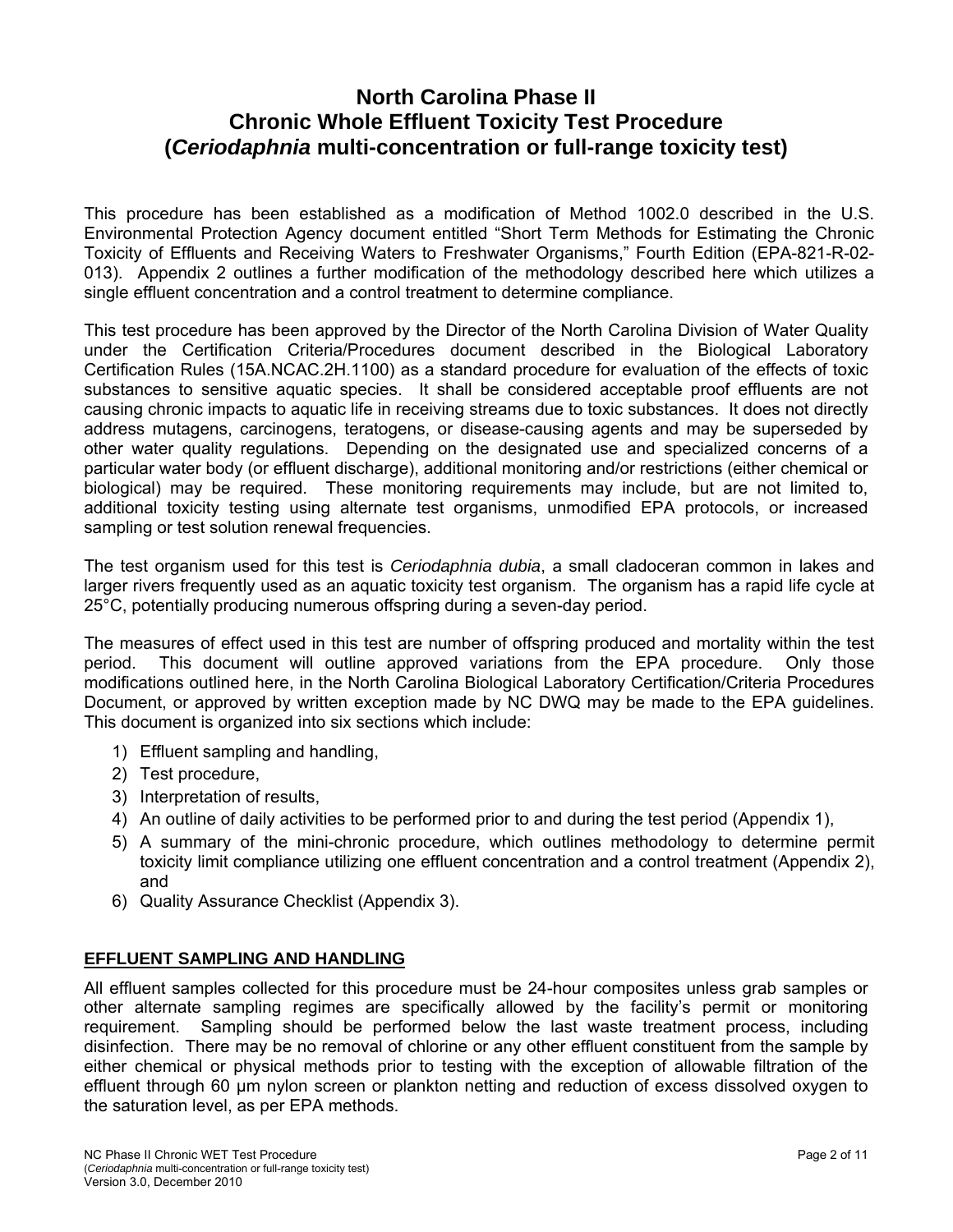Sample collection materials may be tempered glass, polyethylene, perfluorocarbon plastics including Teflon®, 304 or 316 stainless steel, polypropylene, polyvinylchloride, Tygon®, or silicone. All nonperfluorocarbon plastics should be discarded after use. It is the responsibility of the collector to assure that contamination is not influencing test results. There may be no chemical residue present which will affect effluent toxicity. Care should be taken that sufficient sample volume is collected in order to perform the test.

Effluent samples must be immediately preserved on ice such that they achieve and maintain a temperature between 0.0°C and 6.0**°**C, inclusive, from collection, in the case of grab samples, or initiation of collection through the use of an iced or refrigerated sampler, in the case of composite samples. The single allowable exception to this protocol is the situation in which a grab sample arrives at the performing laboratory within three hours of collection. In that circumstance, the sample container must be completely covered in ice in its shipping container immediately after collection and arrive at the laboratory in that same condition. All other samples must be received by the certified biological laboratory at a temperature between 0.0°C and 6.0°C, inclusive, or the resulting data will be considered unacceptable for submittal for compliance purposes. The sampling container must be completely filled, with no air pockets, to minimize loss of volatiles. Aliquots only should be drawn from the original sample for warming and subsequent use in tests.

Each effluent sample collected for this procedure must follow certain timing/scheduling constraints. By definition of this method, each composite sampling must be performed over two calendar days (Day One through Day Two, and Day Three through Day Four, as defined in Appendix 1). For purposes of defining the month in which the test is indicative of compliance, the start date of the first sample for any given test will be considered the month (and quarter) in which the test was performed. The sampling schedule is intended to be performed on Monday through Tuesday and Wednesday through Thursday. Shifting the sampling days is acceptable, assuming that the relative chronology and sequence of sampling and testing activities remains constant and the certified biological laboratory is capable of meeting such a schedule. Effluent samples for chronic tests are to be first used within 36 hours of collection and not more than 72 hours after first use for test renewal. Sample holding time begins at the time of collection of a grab sample or the time of collection of the last subsample of a composite sample, and ends when the organisms are introduced or transferred to the test solution. First use of the sample is defined as the time the last organism is introduced to the test solution when initiating/renewing a test. Samples must be stored at 0.0-6.0°C, with minimum head space. For example, a composite sample initiated on Monday at 10:00 AM and terminated at 10:00 AM on Tuesday must be used for the first time by 10:00 PM on Wednesday. Likewise, the second sample, initiated at 10:00 AM on Wednesday and terminated at 10:00 AM on Thursday, must be used for the test renewal by 10:00 PM on Friday. The second sample must be used for the final test renewal not more than 72 hours after first use. As such, careful coordination should take place between sampling personnel and the certified biological laboratory so that sampling schedules can be accommodated within protocol constraints of the testing method.

Preparation of split samples must be performed carefully to insure that each laboratory receives and analyzes similar samples. This similarity should take into account possible variables including, but not limited to, sample mixing, sample containers, lack of air space in sample containers, sample temperature, pH, conductance, and total residual chlorine. Additionally, if concurrent analyses are sought on split samples, performing laboratories should coordinate analytical times and dates. Analyses of split samples performed at significantly different times or on different dates will be considered as independent analyses.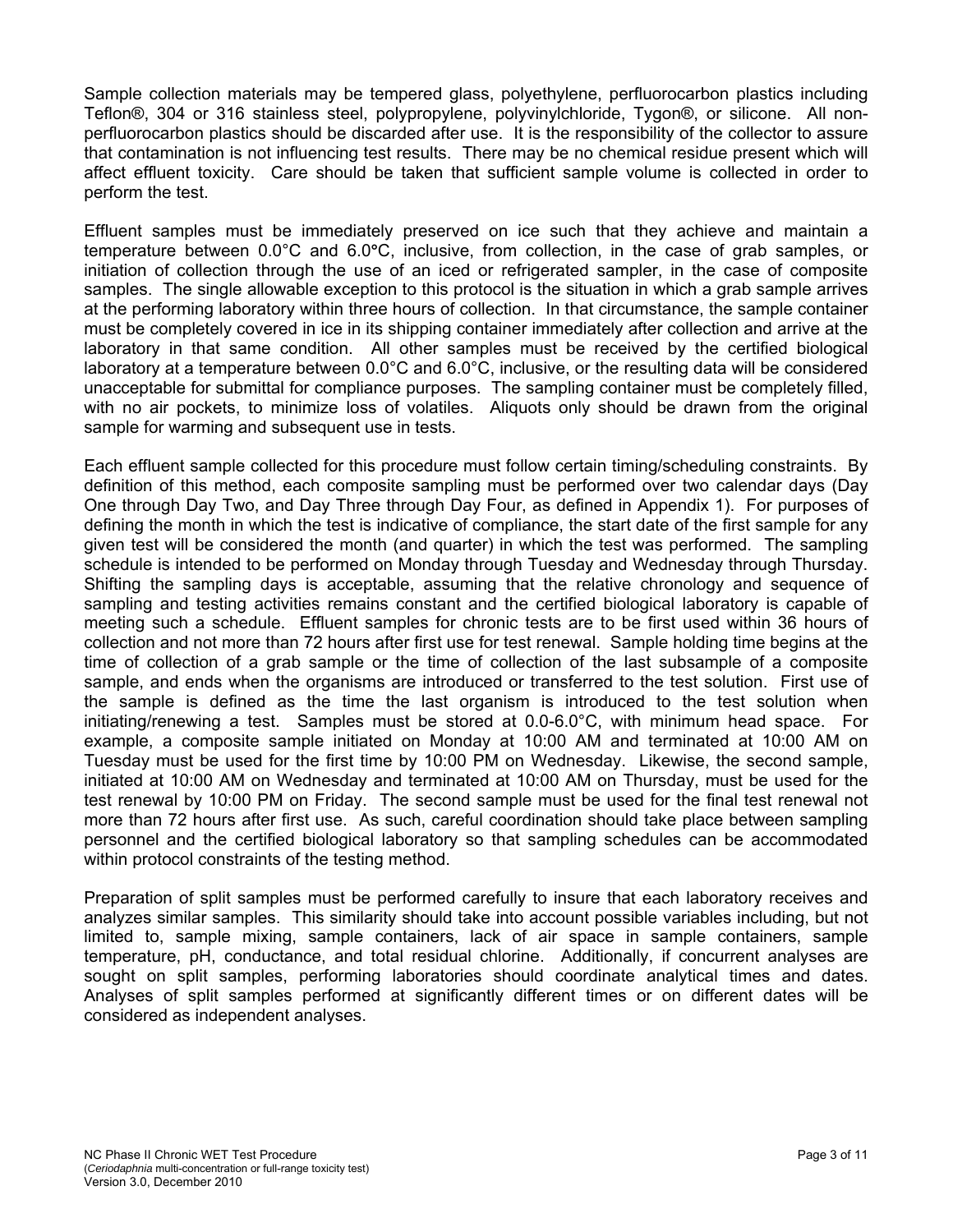## **TEST PROCEDURE**

The test shall be performed as a minimum of six treatments exposing 10 test organisms to each. The first treatment shall be considered the control population and shall be exposed at 0% effluent and 100% dilution water. One of the minimum of five effluent treatments must be a concentration of effluent mixed with dilution water which corresponds to the facility's instream waste concentration (IWC). The IWC is calculated as follows:

% *Effluent (IWC)* = 
$$
\frac{\text{Permitted Discharge Volume} * 100}{\text{Permitted Discharge Volume} + 7Q10^{\mathbf{R}}}
$$

? *Where 7Q10 is defined as the lowest average 7 day flow in the receiving stream which*  has a probability of reoccurrence every ten years. All terms must have equivalent units.

At least two of the effluent test treatments must be of a lesser effluent concentration than the IWC, with one being one-half the concentration of the IWC. No concentration should be greater than two times that of the next lower concentration or less than one half of the next higher concentration. The following are possible test concentrations for a facility with an IWC of 45%:

> 22.5% 35.0% $^{*}$ 45.0% 70.0% 90.0%

*Indicates required concentrations for this example, i.e. IWC and two lower concentrations.* 

Dilution water must be the culture water used to maintain the test population or be suitable for that purpose. The pH of this water at test initiation and initiation of subsequent test solution renewals must fall in the range of 6.5-8.5 standard units. Total hardness must measure between 30 and 50 mg/l CaCO<sub>3</sub>.

Ten test organisms will be exposed to each treatment in individual test chambers. The test will run until at least 80% of the surviving control organisms produce three broods of young, not to exceed a seven day +2 hours exposure, using the chronology specified in Appendix 1. Termination should be contingent upon whether the control reproduction mean has reached the minimum acceptable average value of 15.0 young per surviving female.

The objective of this test is to determine the effluent's No-Observed-Effect Concentration (NOEC), Lowest-Observed-Effect Concentration (LOEC), and Chronic Value (ChV). The NOEC and LOEC are determined by identifying which effluent concentrations tested have significant detrimental impact upon reproduction and/or survival as compared to the control population. The lowest effluent concentration tested which displays significant impact upon survival or reproduction is the LOEC. The highest effluent concentration tested which does not display significant impact to either survival or reproduction as compared to the control population is the NOEC. The ChV is defined as the geometric mean of the NOEC and LOEC.

After effluent collection on Days One through Two, the test treatments will be prepared and the test initiated on Day Three (Appendix 1). An aliquot of the first composite sample is brought to room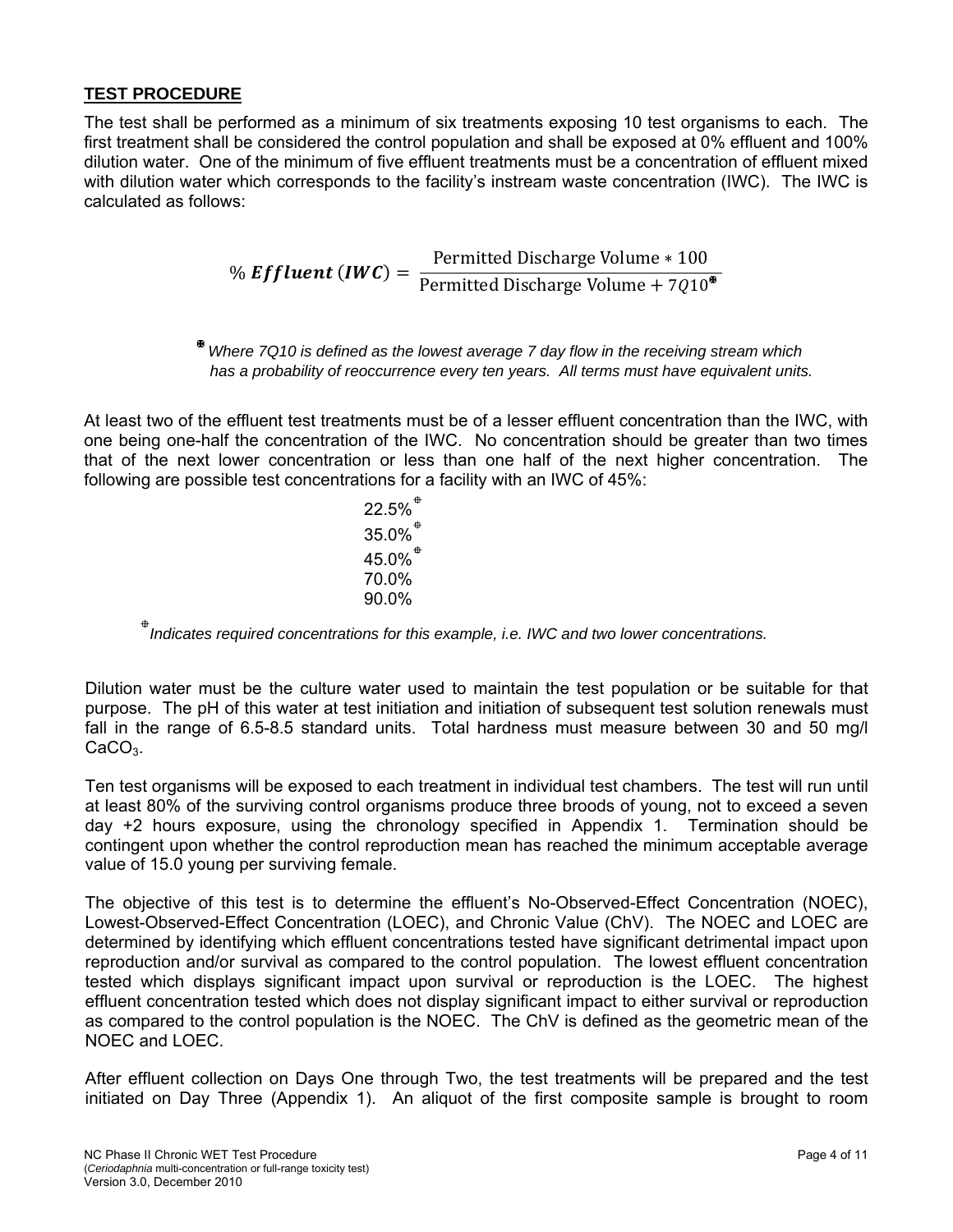temperature and utilized to mix test solutions which are then distributed to the test vessels. The specific conductivity, pH, and total residual chlorine of the undiluted effluent sample must be measured and recorded. Effluent samples are to be refrigerated at a temperature between 0.0° and 6.0°C except for those aliquots drawn for mixing test solutions. The pH, dissolved oxygen and temperature of the control and highest effluent testing concentration must be checked and recorded. At all times temperature of the test solutions must be 25.0°C (±1.0°C) and dissolved oxygen must be equal to or greater than 5.0 mg/l.

The test organisms are placed singly in test vessels each containing 15 milliliters of solution. The organisms must be less than 24 hours old, within 8 hours of the same age, from third or subsequent broods, and from broods in which the adult produced at least 8 neonates. All test organisms must be produced by "individual" cultures as defined by "Short Term Methods for Estimating the Chronic Toxicity of Effluents and Receiving Waters to Freshwater Organisms, Fourth Edition" (EPA-821-R-02- 013). Neonates are transferred using an eye dropper, such that the organism is never removed from solution. There should be as little water transferred with the organism as is reasonably practical. All *Ceriodaphnia* should be fed at this time and daily thereafter. Each daily feeding will consist of addition of 0.05 ml of yeast-Cerophyll®-trout chow (YCT) food and 0.05 ml of a solution of the algae *Selenastrum capricornutum* (with a cell concentration of 1.71 X 107 cells/ml) per 15 milliliters of test solution. Preparation of food supplies are described by EPA-821-R-02-013 (alternative algal media preparation methods are described in "North Carolina Biological Laboratory Certification/Procedures Document"), though feeding *rates* have been modified for this protocol. Test chambers should be incubated for temperature control with the photoperiod maintained at 16 hours of light and 8 hours of darkness.

On Days Three through Four, a second effluent sample is collected to be used for renewal of the test solutions on Days Five and Eight. On Day Five the original test organisms are transferred to new test vessels containing new control and effluent solutions. The effluent solutions are mixed from the second effluent sample collected on Day Four. The specific conductance, pH, and total residual chlorine of the undiluted effluent sample must be measured and recorded. This renewal must take place within 36 hours of the second effluent sample collection time.

Mortality must be recorded at this time. Mortality in the treatment equal to the IWC should be compared to mortality in the control using the Fisher's Exact Test at a 95% confidence level. Reproduction counts should be performed in all vessels used during the initial test period (although there are usually no offspring during this phase in the life cycle). Temperature, dissolved oxygen, and pH observations must also be made and recorded for both the old and new test solutions. The new test solutions should receive food at this time.

Days Six and Seven require only that the *Ceriodaphnia* be fed. Day Eight requires renewal of the test solutions using the second effluent sample. This renewal must take place within 72 hours of the first use of the effluent sample on Day Five. Mortality, reproduction, temperature, dissolved oxygen, and pH observations must be made and recorded. Reproduction of the initial test organisms must be observed both as total number of young produced as well as brood number of the young produced (i.e. first, second, or third brood). On Day Nine, the control organisms should be observed for production of the third brood. If 80% or more of the surviving control organisms have produced a third brood, the test may be terminated. This will also hold true for observations made on Day Eight. On Day Ten, the test is terminated after making final mortality, reproduction and temperature, dissolved oxygen, and pH observations. Fourth brood neonates will be excluded from the reproduction totals and subsequent statistical analyses. The test exposure duration will be no greater than seven days +2 hours regardless of control organism reproductive success. All entries to test bench sheets should be initialed by the person making the entry in a manner that will signify which entry was made by which analyst.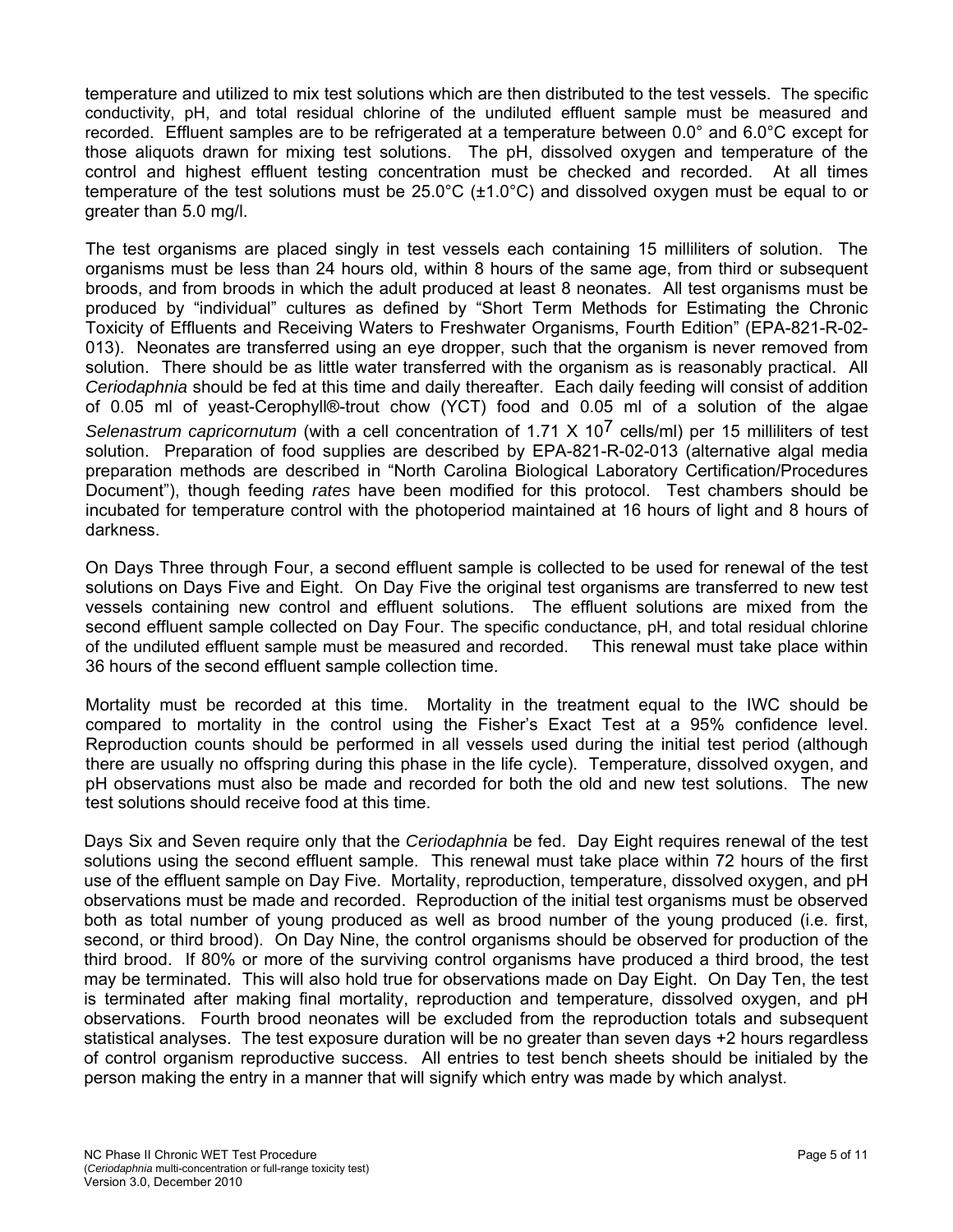## **INTERPRETATION OF RESULTS**

The statistical comparisons for evaluating the test results should be performed as outlined in Section 13.13 Data Analysis on pages 166-188 and in Appendices B through G in EPA-821-R-02-013. To test for normality of the reproduction data, the chi-square test for goodness of fit may be used if the Kolmogorov statistic is not available (note that the Shapiro-Wilk's test should be utilized to assess the normality of datasets with 50 or fewer datapoints). The chi-square procedure is available in most basic statistics books. Confidence levels for each statistical procedure will be those specified in EPA-821-R-02-013.

As stated earlier, the objective of this test is to determine the effluent's No-Observed-Effect Concentration (NOEC), Lowest-Observed-Effect Concentration (LOEC), and Chronic Value (ChV). An "observed-effect" will be defined as either 1) a significant decrease in survival of the treatment organisms as compared to the control organisms or 2) a twenty percent or greater decrease in treatment organism reproduction which is also determined to be statistically different from control organism reproduction.

For data analysis, mean reproduction is calculated by summing the total number of young produced per treatment until either time of death or end of the experiment and dividing by the initial number of females exposed per treatment. Note that fourth brood neonates will be excluded from the reproduction totals. Percent reduction for each treatment will be calculated by subtracting the mean number of neonates produced by the treatment organisms from the mean number of neonates produced by the control organisms, dividing that number by the mean number of neonates produced by the control organisms, and multiplying by 100% as per the following equation:

$$
Percent \; Reduction = \left(\frac{\overline{Y}_1 - \overline{Y}_i}{\overline{Y}_1}\right) * 100\%
$$

Where  $Y_1$  is the control organism reproduction mean and  $Y_i$  is the treatment organism reproduction mean. A chronic value (ChV) is determined as the geometric mean of the LOEC and NOEC from the toxicity test results. If the lowest effluent concentration is the LOEC, then the ChV will be considered the geometric mean of the LOEC and one-half the LOEC. If the highest effluent concentration is the NOEC, then the ChV will be considered the NOEC.

Mortality greater than 20% in the control population will be considered abnormal, and the test must be declared invalid. Average reproduction in the control population must be greater than or equal to 15.0 offspring per surviving female, or the test is considered invalid. No more than 20% of the control organisms may be males.

The control organism reproduction coefficient of variation (CV) must be less than 40.0% for the test to be considered acceptable. The CV is calculated by dividing the standard deviation of the control organism reproduction by the mean of the control organism reproduction multiplied by 100% as per the following equation:

***Coefficient of Variation*** = 
$$
\left(\frac{S_1}{\overline{Y}_1}\right) * 100\%
$$

Where  $s_1$  is the standard deviation and  $\bar{Y}_1$  is the mean. Note that the mean and standard deviation are calculated using the number of female organisms initially exposed to the control solution, including any which may have died during the course of the test.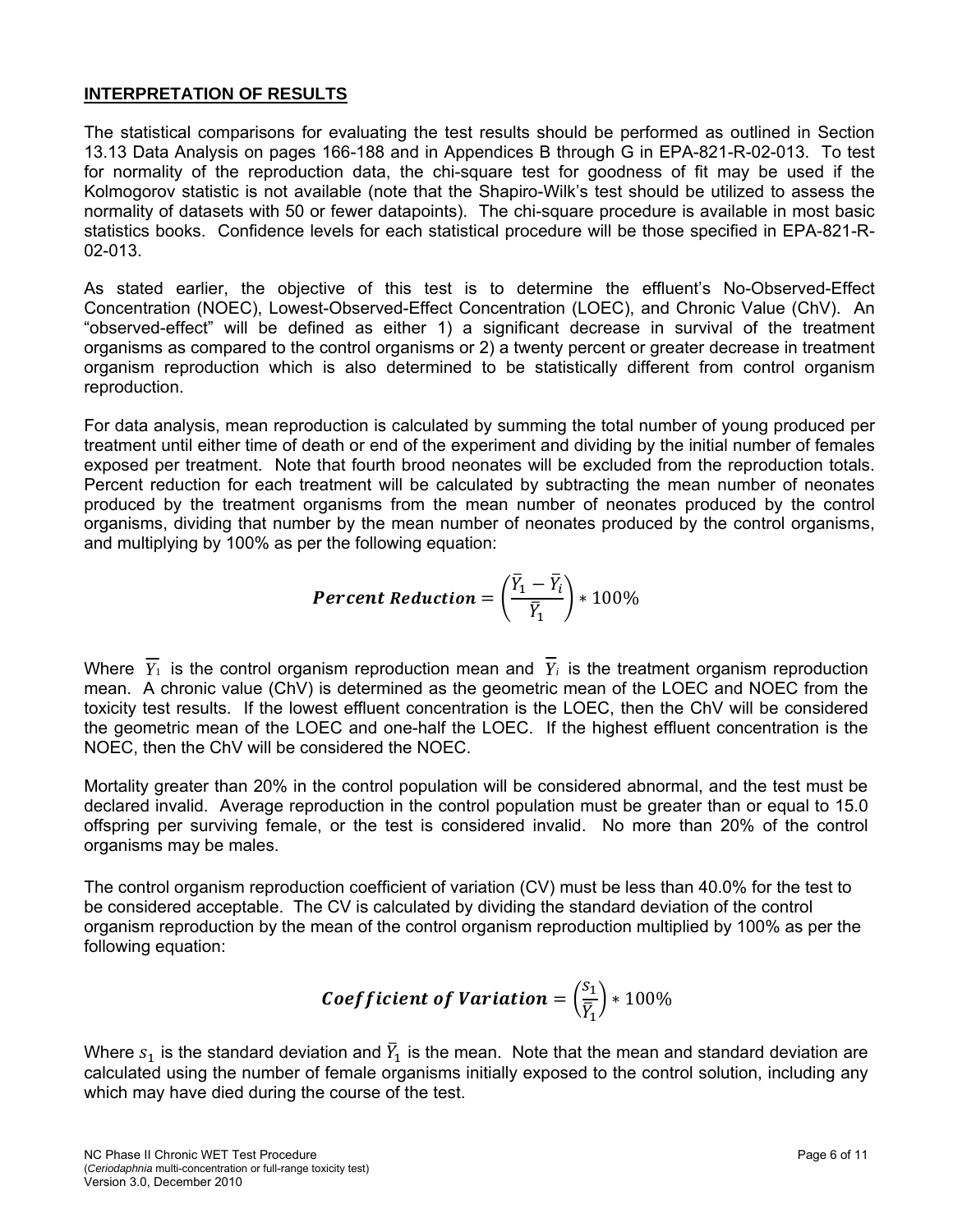If these tests are being performed as an NPDES requirement or by Administrative Letter, then the ChV must be entered on the Effluent Discharge Monitoring Form (MR-1) for the month collection was begun for the first effluent sample using the parameter code THP3B. Additionally, DWQ Form AT-3 (original) is to be received at the following address no later than the last day of the month following the month in which the analysis occurs:

> Environmental Sciences Section Aquatic Toxicology Unit North Carolina Division of Water Quality 1621 Mail Service Center Raleigh, North Carolina 27699-1621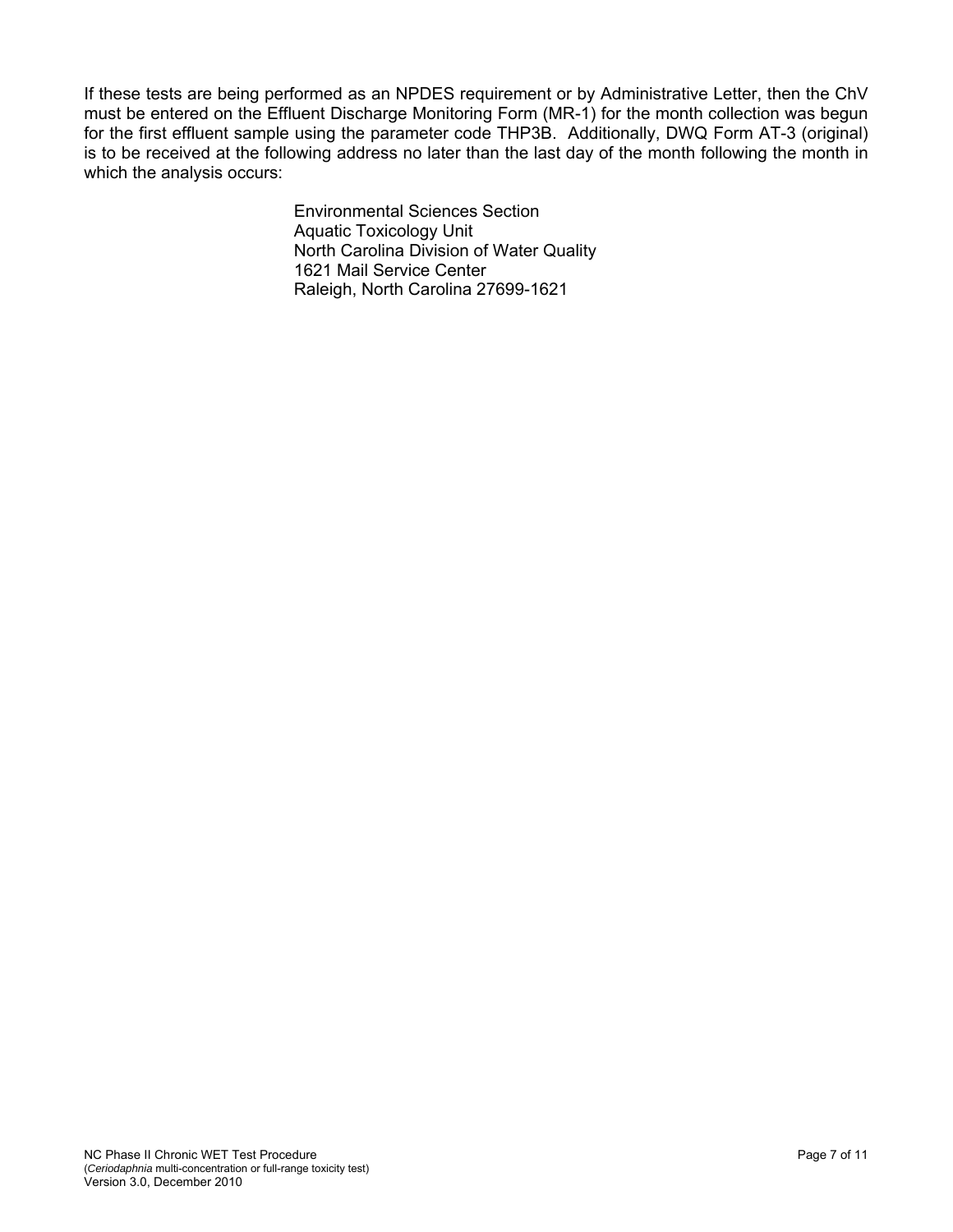## **APPENDIX 1. CHRONIC WHOLE EFFLUENT TOXICITY TEST PROCEDURE**

#### **DAY ONE**

Start a 24-hour composite sampling device. Sampling devices should be refrigerated or cooled by ice.

#### **DAY TWO**

The composite sample will be collected, sealed, and packaged on ice to maintain a temperature between 0.0° and 6.0° C, inclusive, and shipped to the laboratory where the toxicity test will be performed. (Alternatively, a grab sample may be collected on this day if the NPDES permit specifies such a sample.)

#### **DAY THREE**

The test treatments will be set up and test organisms introduced within 36 hours of the sample collection time on Day Two. Specific conductance, temperature, and pH will be measured and recorded. Dissolved oxygen must be ≥ 5.0 mg/l, and the temperature must be maintained at 25.0°C (±1.0°C). The specific conductance, pH, and total residual chlorine of the undiluted sample must be measured and recorded. Minimize head space of the sample and refrigerate (0.0°-6.0°C). Feed *Ceriodaphnia.* Start second 24-hour effluent composite sample.

#### **DAY FOUR**

Collect and ship second effluent sample. Feed *Ceriodaphnia*.

#### **DAY FIVE**

*Ceriodaphnia* must be transferred to new solutions of the second sample prior to the sample reaching 36 hours in age. Record the time at which the test organisms are transferred. Mortality and reproduction counts should be performed and recorded at this time. (There are usually no offspring during this early phase of the life cycle.) Perform temperature, dissolved oxygen, and pH monitoring. The specific conductance, pH, and total residual chlorine of the undiluted second sample must be measured and recorded. Feed *Ceriodaphnia*. Minimize head space of the second effluent sample and refrigerate (0.0°-  $6.0^{\circ}$ C).

#### **DAY SIX**

Feed *Ceriodaphnia.*

#### **DAY SEVEN**

Feed *Ceriodaphnia.*

#### **DAY EIGHT**

Renew all test solutions using the second effluent sample. Test solutions must be renewed within 72 hours after initial use of the sample on Day Five. Record the time at which the test organisms are transferred. Count and record mortality and reproduction. Perform pH, dissolved oxygen, and temperature monitoring. Feed *Ceriodaphnia.* 

#### **DAY NINE**

Feed *Ceriodaphnia*. (Optional: Observe stage of reproduction and terminate test if 80% or greater of surviving control organisms have produced their third broods.)

#### **DAY TEN**

Perform final mortality and reproduction counts as well as temperature, dissolved oxygen, and pH monitoring.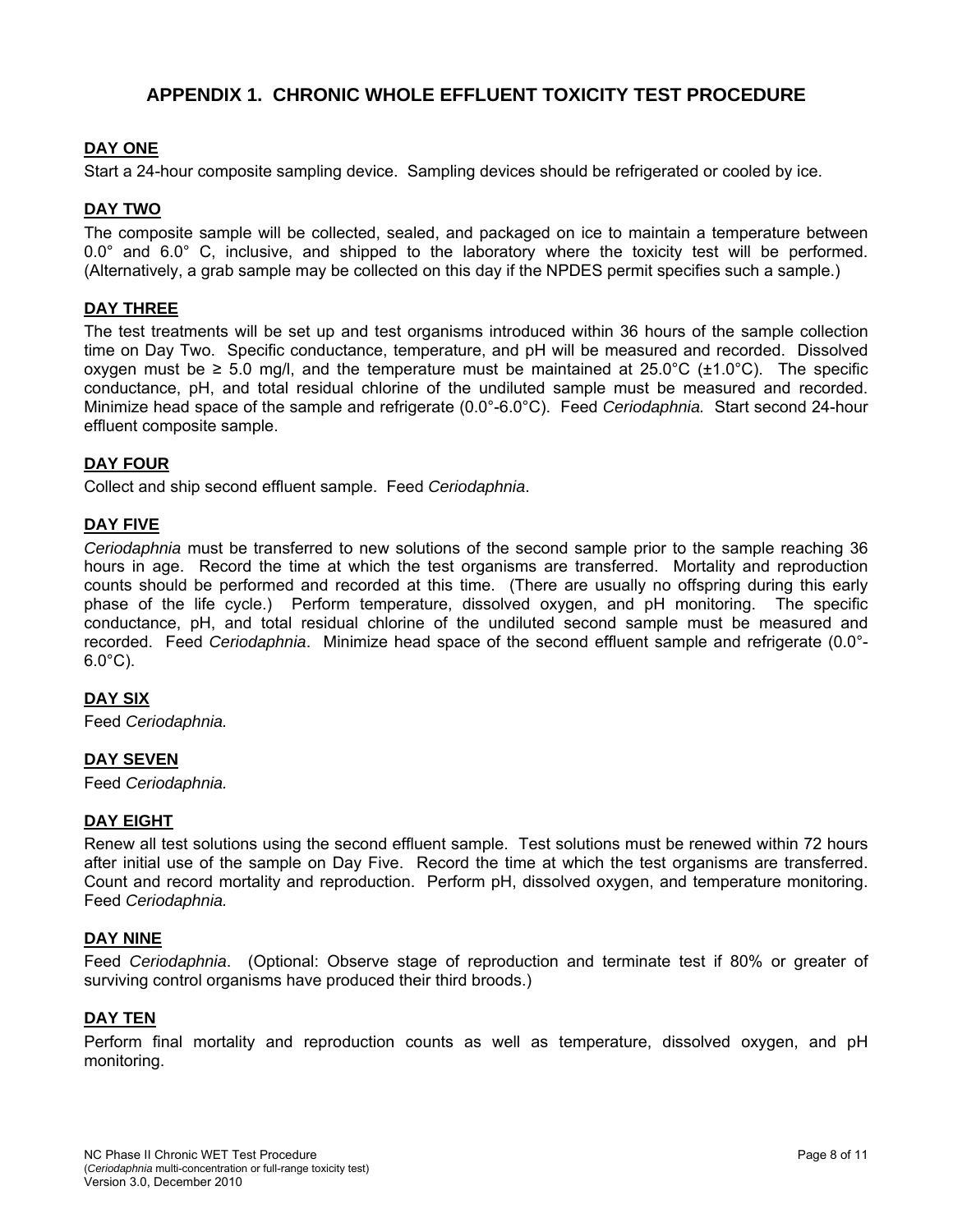## **APPENDIX 2. NC MINI-CHRONIC** *CERIODAPHNIA* **WET PROCEDURE**

This appendix provides a means of determining compliance by comparing a single effluent treatment to a control. The single effluent treatment procedure is described in detail in the North Carolina *Ceriodaphnia* Whole Effluent Toxicity Procedure ("Mini-chronic"), Version 3.0, revised December 2010. The option to perform this variation of the chronic procedure may only be exercised if it is included in the NPDES permit as the first test of the monitoring quarter. Discretion should be used when choosing this option. Given that the result does not produce a no-effect level, an artificial endpoint will be generated which may or may not be advantageous from a compliance standpoint. If a failure should result, at least two multiple concentration tests (one per month) must be performed by the end of the monitoring quarter.

All effluent sampling, test conditions, and test procedures are identical to those outlined in the main section of this document except for the test concentrations, number of organisms per treatment, and statistical evaluations of data. Twelve organisms will be used for each treatment. There will be only two treatments, a control and an effluent concentration equal to the IWC as defined previously. Due to the limited ability of this modification to define a chronic no-observed-effect level, the test performed using this appendix procedure may be terminated at 48 hours should the mortality in the effluent treatment significantly exceed that of the control treatment as determined by the Fisher's Exact test.

The statistical comparisons for evaluating the test results should be performed as outlined in Appendix H (entitled "Single Concentration Toxicity Test - Comparison of Control with 100% Effluent or Receiving Water") of EPA-821-R-02-013, with the exception that reproduction data are to be evaluated at a 99% confidence level. A failure will be considered as either 1) a significant decrease in survival of the treatment (effluent) organisms as compared to the control organisms or 2) a twenty percent or greater decrease in treatment (effluent) organism reproduction which is also determined to be statistically different from control organism reproduction. For compliance purposes, a "Fail" result will be averaged with other quarterly monitoring data as a chronic value (ChV) equal to the geometric mean of the IWC and one-half the IWC. In the event of a "Pass" result, the ChV will be considered to be a value greater than the IWC (">XX%"). For compliance purposes, the initial test of the monitoring quarter may be either a single or multiple concentration toxicity test if the permittee has a single concentration test specified in their permit. The NPDES permit specifies the required test type. A permittee required to perform a single concentration test may choose to perform a multiple concentration test instead. If the test result is "fail" or if a ChV lower than the limit is obtained, then at least two ChV tests (one per month) are required over the following two months. As many analyses as can be completed will be accepted. Compliance for the three month period will be determined based on the average of the follow-up ChV test results. The ChV must be entered on the Effluent Discharge Monitoring Form (MR-1) for the month during which collection was begun for the first effluent sample using the parameter code THP3B. Additionally, DWQ Form AT-3 (original) is to be sent to the same address noted above.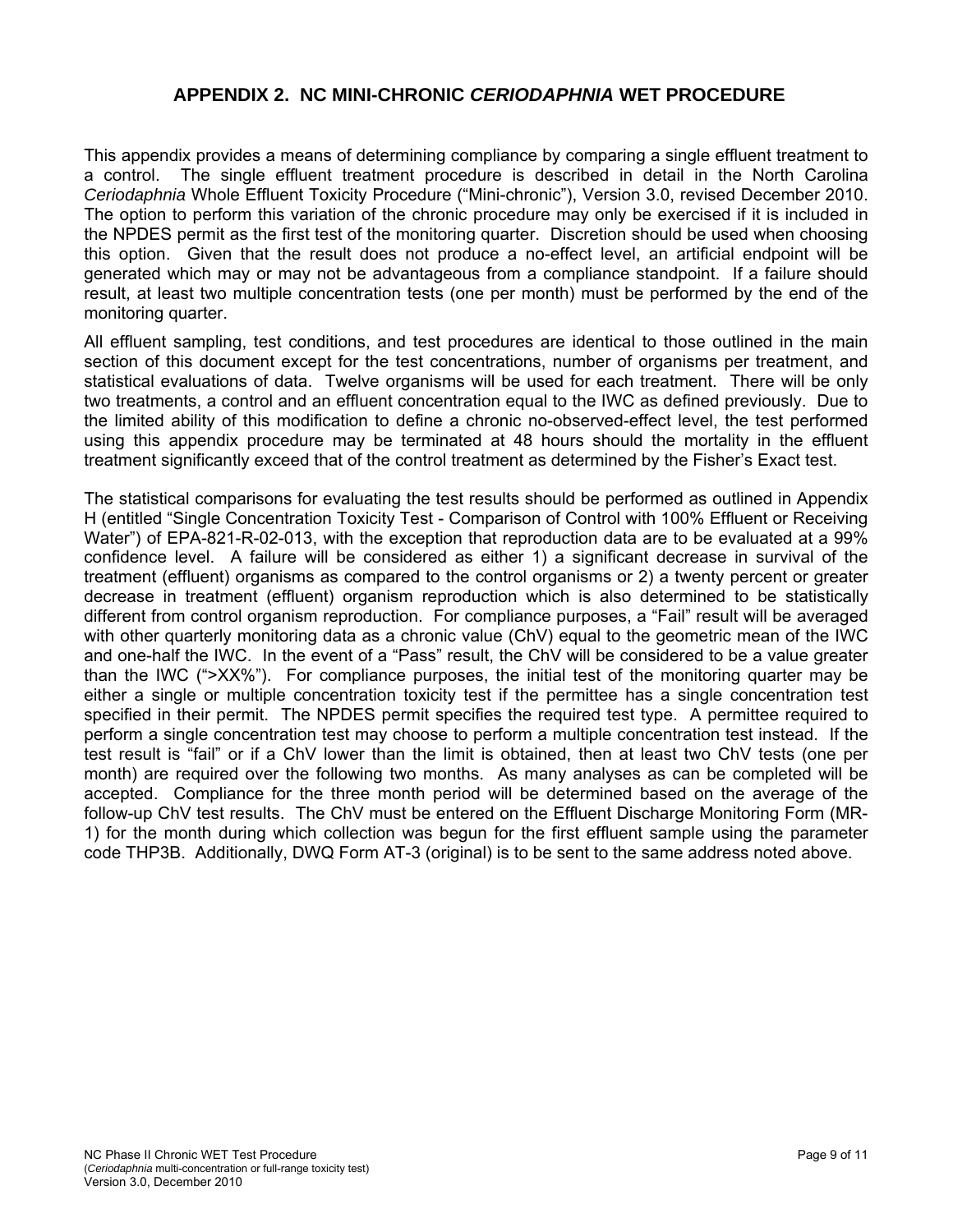## **APPENDIX 3. QUALITY ASSURANCE CHECKLIST**

The following table summarizes appropriate test conditions for any *Ceriodaphnia* chronic toxicity test performed to fulfill a North Carolina NPDES monitoring requirement. Values recorded outside of these ranges will result in an analysis being judged as "invalid" upon review by Aquatic Toxicology Unit personnel. The information should be used as a checklist for individual tests and does not cover the full range of quality control practices necessary for successful completion of this analysis.

| <b>TEST CONDITION</b>                                                     | <b>TEST ACCEPTABILITY CRITERION</b>    |
|---------------------------------------------------------------------------|----------------------------------------|
| Instream Waste Concentration(%)                                           | By Permit, SOC, or JOC                 |
| <b>Control Mortality</b>                                                  | ≤ 20%                                  |
| <b>Average Reproduction for Control</b>                                   | $\ge$ 15.0 per surviving female        |
| % Control Organisms Producing a Third Brood                               | $\geq$ 80 % surviving controls         |
| Maximum % Male Control Organisms                                          | ≤20%                                   |
| <b>Control Reproduction CV</b>                                            | $<$ 40.0 %                             |
| Initial Control Solution pH                                               | $6.5 - 8.5$ pH units                   |
| Minimum D.O. of Control and Treatments                                    | $≥5.0$ mg/l                            |
| <b>Hardness of Dilution Water</b>                                         | Between 30-50 mg/l $CaCO3$             |
| Sample Temperature at Receipt                                             | Between 0.0°-6.0°C                     |
| Temperature during Test                                                   | $25.0 \pm 1.0^{\circ}$ C               |
| First Use of Sample for Test Initiation and/or<br><b>Solution Renewal</b> | <36 Hours from sample<br>collection    |
| Subsequent Use of Sample for Test Solution<br>Renewal                     | <72 hours after first use of<br>sample |